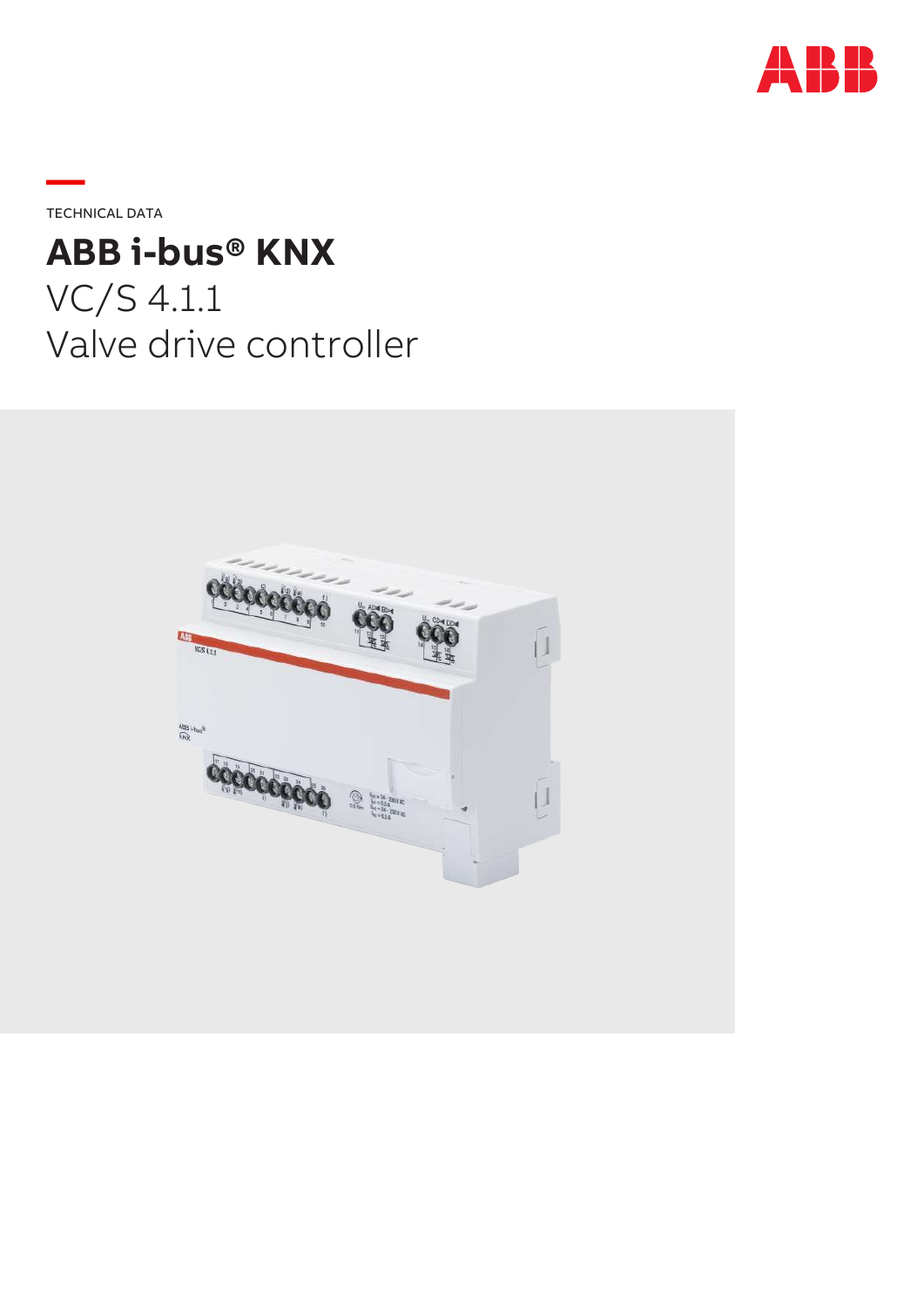## **Device description**

**—**

The device is a modular installation device (MDRC) in proM design. It is designed for installation in electrical distribution boards and small housings with a 35 mm mounting rail (to EN 60715).

The device is KNX-certified and can be used as a product in a KNX system → EU declaration of conformity.

#### The device is powered via the bus

(ABB i-bus® KNX) and requires no additional auxiliary voltage supply. The connection to the bus is made via a bus connection terminal on the front of the housing. The loads are connected to the outputs using screw terminals → terminal designation on the housing.

The software application Engineering Tool Software (ETS) is used for physical address assignment and parameterization.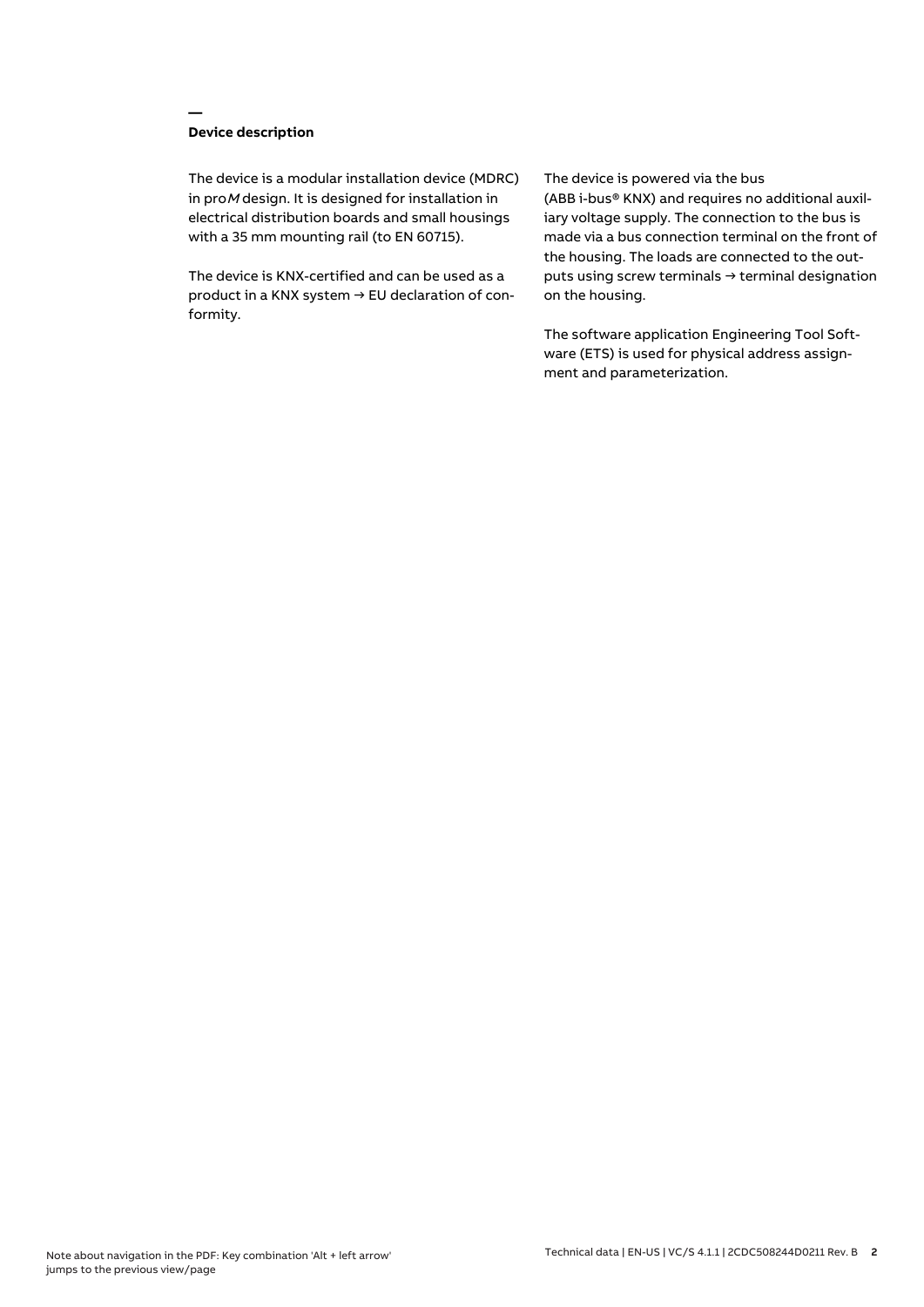## **Device functions**

**—**

The following device functions for each channel are available for activating floor heating systems, radiators and cooling ceilings:

- Controller channel
- Actuator channel

#### **Controller channel**

The internal controller is activated in the function as a controller channel. The controller is used to process the data received at the inputs (actual values) or via the bus (ABB i-bus® KNX) (actual values, setpoints and operating mode changes). The control values are calculated from the data received and transmitted to the outputs.

#### **Actuator channel**

The internal controller is deactivated in the function as an actuator channel. The control values for activating the outputs are calculated by an external controller and received via the bus (ABB i-bus® KNX).

The four device channels are independent of each other. It is possible to control four different rooms.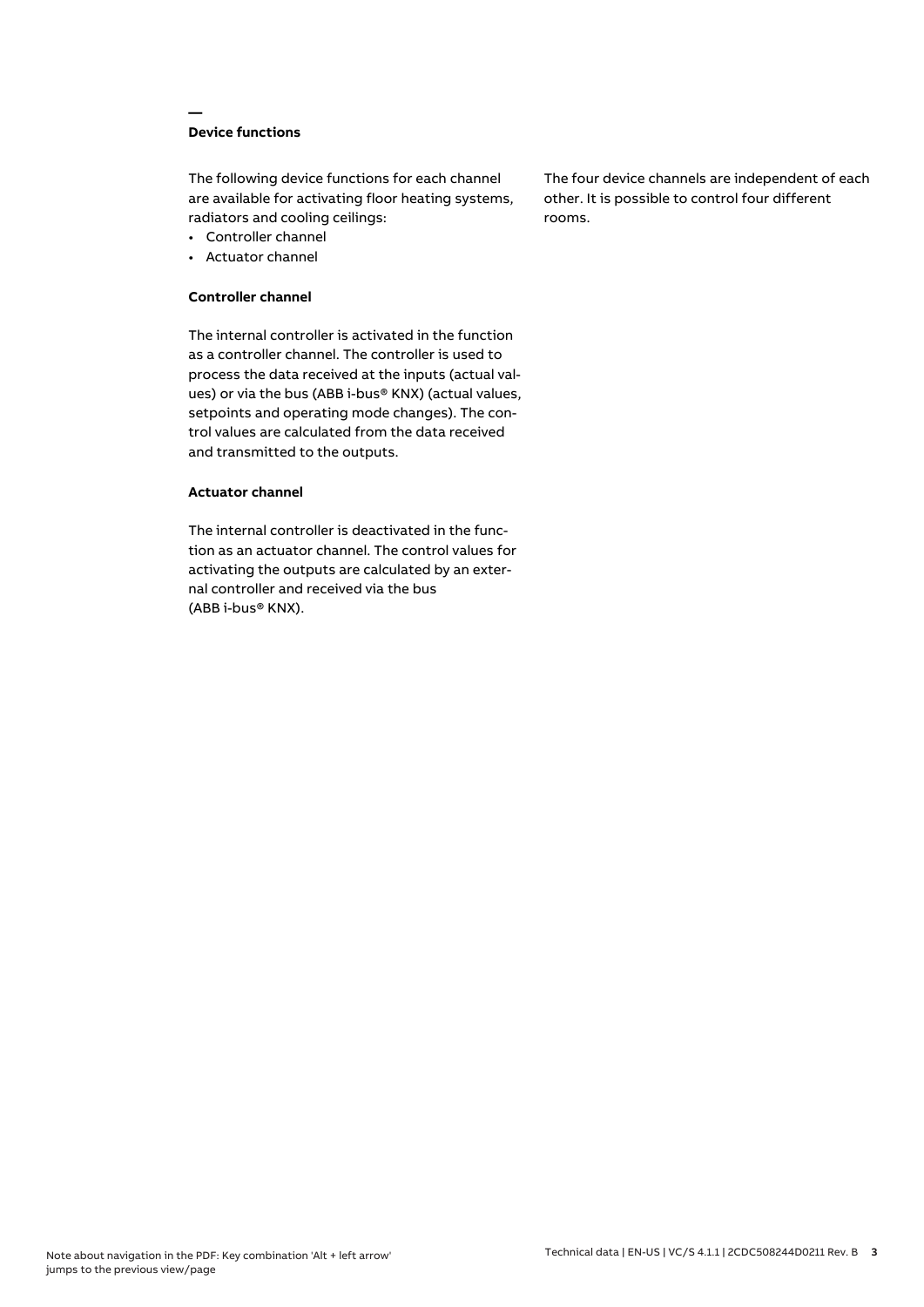## **Connections**

**—**

The devices possess the following connections:

- 12 inputs for sensors or analog room control units (SAF/A or SAR/A)
- 4 valve outputs for activating thermoelectric or magnetic valve drives.
- 1 bus connection

## **Valve outputs**

The tables below provide an overview of the maximum number of devices that can be connected to the individual product variants.

|                                     | VC/S 4.1.1 | VC/S 4.2.1 |
|-------------------------------------|------------|------------|
| Thermoelectric Valve Drives (PWM)   |            |            |
| Magnetic valve drives (open/closed) |            |            |

#### **Physical inputs**

|                           | VC/S 4.1.1 | VC/S 4.2.1 |  |
|---------------------------|------------|------------|--|
| Analog room control units |            |            |  |
| Binary sensors (floating) |            |            |  |
| Temperature sensors       |            |            |  |

## **—**

## **Inputs**

| <b>Function</b>              | a                         | b                         | c            | d                         | e                         | f            | a            | h                         |   |              | k            |   |
|------------------------------|---------------------------|---------------------------|--------------|---------------------------|---------------------------|--------------|--------------|---------------------------|---|--------------|--------------|---|
| Temperature sensor           |                           |                           |              |                           |                           |              |              |                           |   |              |              |   |
| PT100                        | x                         | x                         |              | X                         | x                         |              | x            | X                         |   | x            | x            |   |
| PT1000                       | x                         | x                         |              | $\boldsymbol{\mathsf{x}}$ | x                         |              | x            | X                         |   | x            | X            |   |
| KT/KTY                       | x                         | x                         |              | x                         | $\boldsymbol{\mathsf{x}}$ |              | x            | $\boldsymbol{\mathsf{x}}$ |   | x            | X            |   |
| KT/KTY user-defined          | $\boldsymbol{\mathsf{x}}$ | $\boldsymbol{\mathsf{x}}$ |              | $\boldsymbol{\mathsf{x}}$ | $\boldsymbol{\mathsf{x}}$ |              | x            | $\mathsf{x}$              |   | x            | $\times$     |   |
| NTC <sub>10</sub> k          | x                         | x                         |              | $\boldsymbol{\mathsf{x}}$ | x                         |              | x            | $\mathsf{x}$              |   | x            | x            |   |
| NTC20k                       | x                         | x                         |              | $\boldsymbol{\mathsf{x}}$ | $\boldsymbol{\mathsf{x}}$ |              | x            | $\mathsf{x}$              |   | x            | x            |   |
| NI-1000                      | x                         | X                         |              | $\boldsymbol{\mathsf{x}}$ | $\boldsymbol{\mathsf{x}}$ |              | x            | $\boldsymbol{\mathsf{x}}$ |   | x            | $\mathsf{x}$ |   |
| Analog room control unit     | x                         |                           |              | X                         |                           |              | x            |                           |   | x            |              |   |
| Binary sensor (floating)     | x                         | x                         | $\mathsf{x}$ | x                         | $\boldsymbol{\mathsf{x}}$ | $\mathsf{x}$ | $\mathsf{x}$ | X                         | x | $\mathsf{x}$ | x            | x |
| Dew point sensor (floating)  | x                         | x                         | x            | $\boldsymbol{\mathsf{x}}$ | $\boldsymbol{\mathsf{x}}$ | $\times$     | x            | $\times$                  | x | x            | x            | x |
| Fill level sensor (floating) | x                         | x                         | x            | x                         | x                         | x            | x            | $\mathsf{x}$              | x | x            | x            | x |
| Window contact (floating)    | x                         | x                         | x            | x                         | X                         | x            | x            | $\mathsf{x}$              | x | x            | x            | X |

#### **—**

## **Outputs**

#### **—**

#### **Valve outputs**

| <b>Function</b>                          |  |  |
|------------------------------------------|--|--|
| Thermoelectric Valve Drives (PWM)        |  |  |
| Magnetic valve drives (open/closed)      |  |  |
| Fault detection (overload/short circuit) |  |  |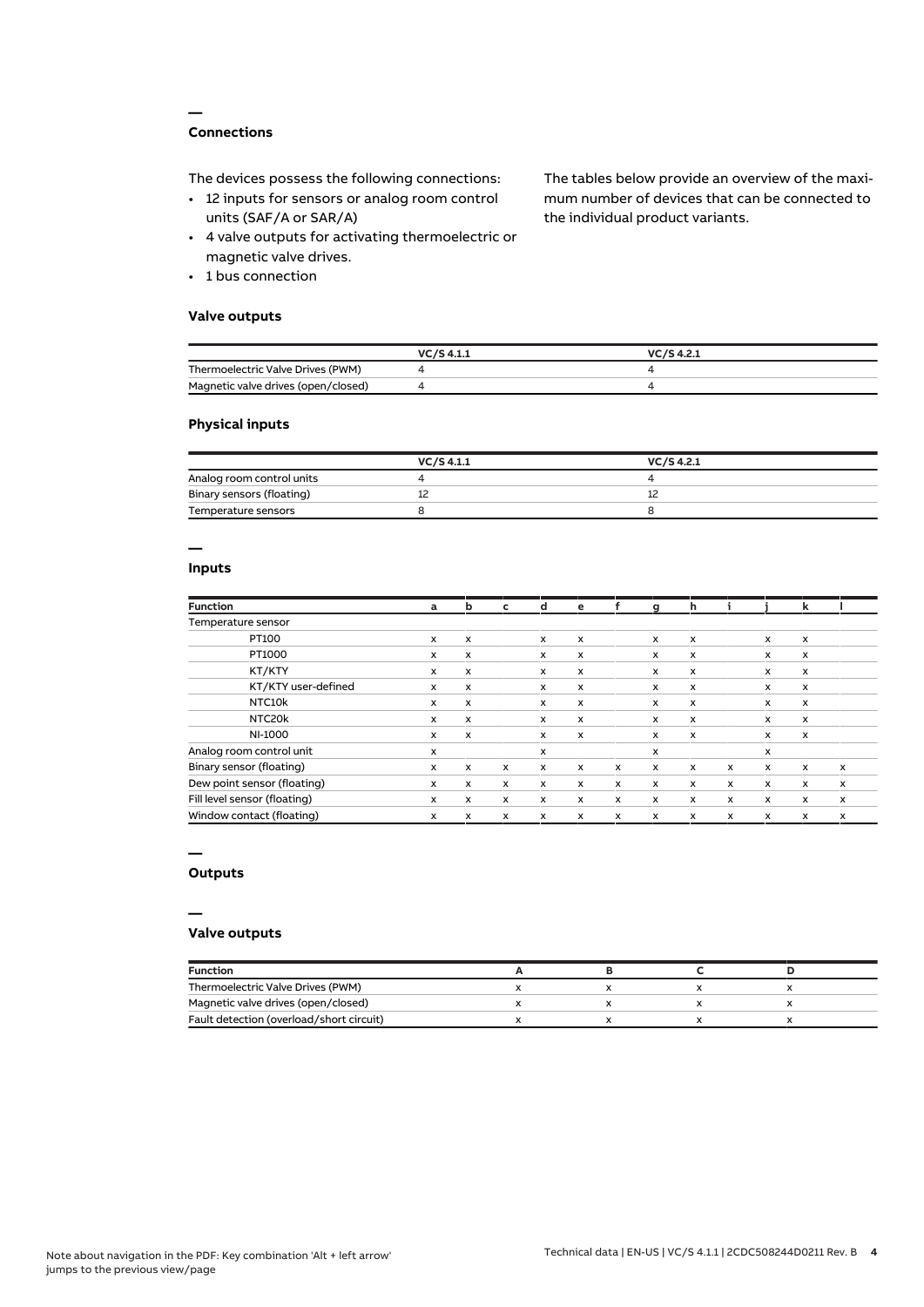**Dimension drawing**

**—**

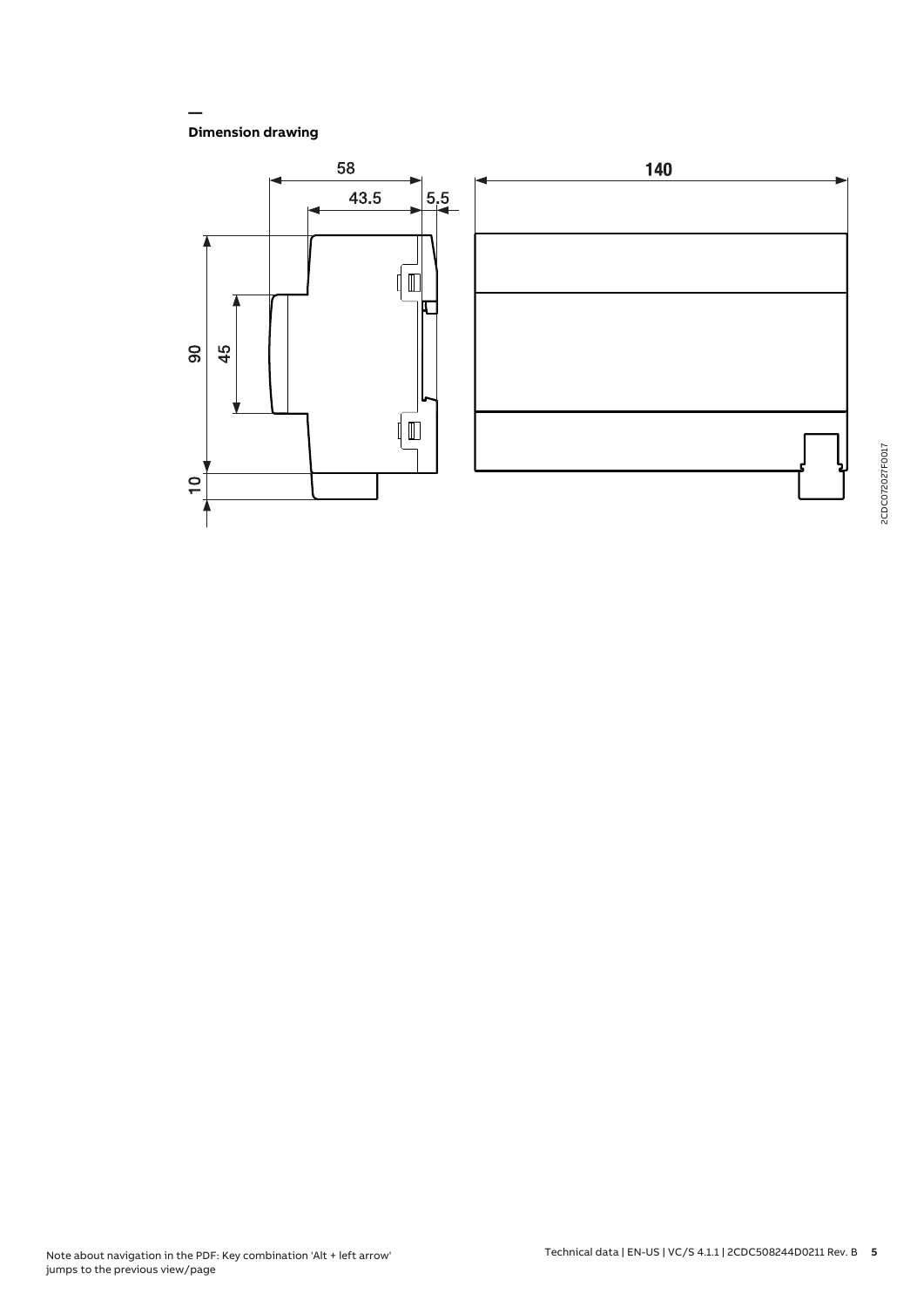#### **— Connection diagram**



- 
- **3** Programming button
- **4** Bus connection terminal
- **5** Cover cap
- **7** Binary input
- **8** Valve output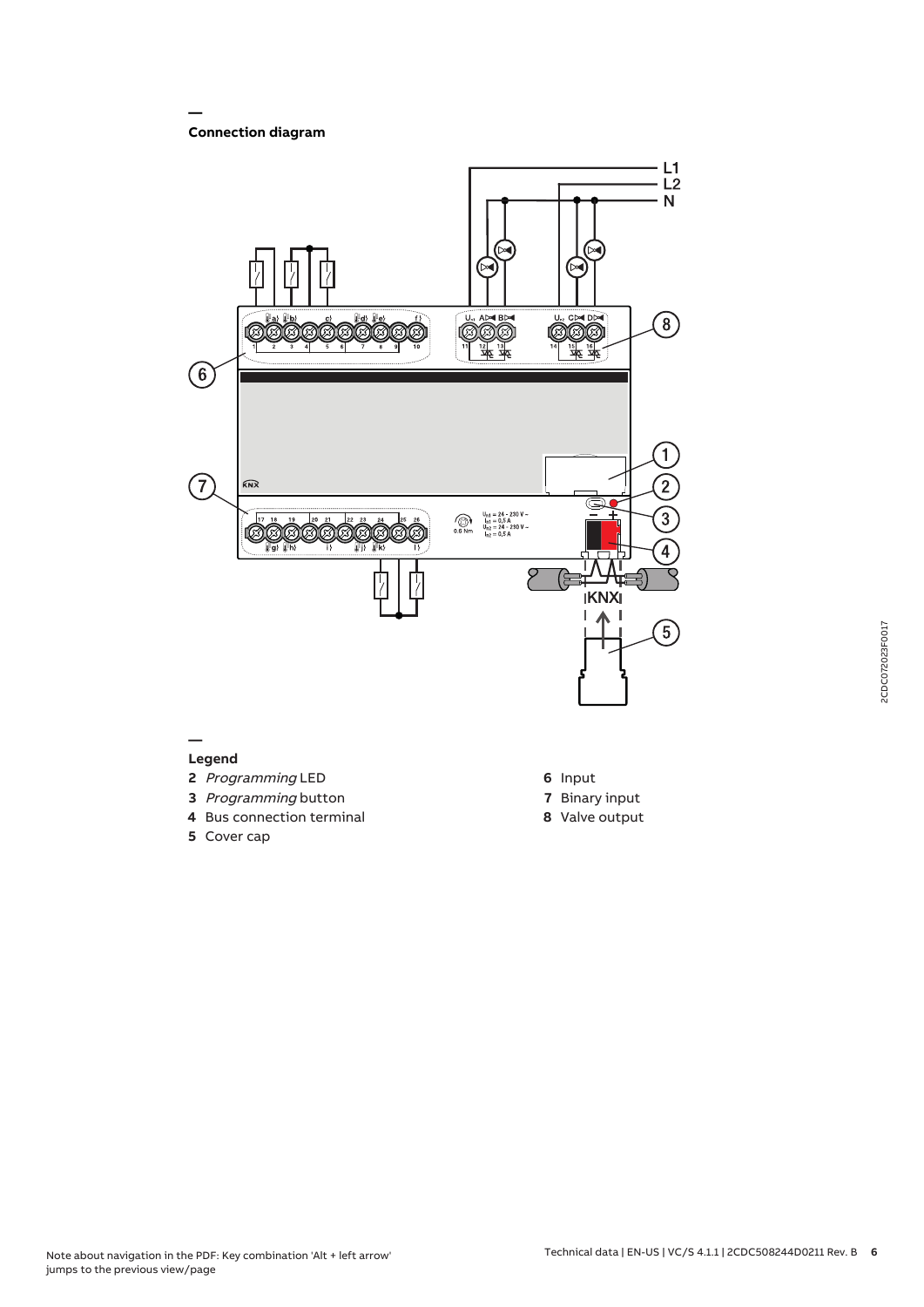## **Operating and display elements**

**—**

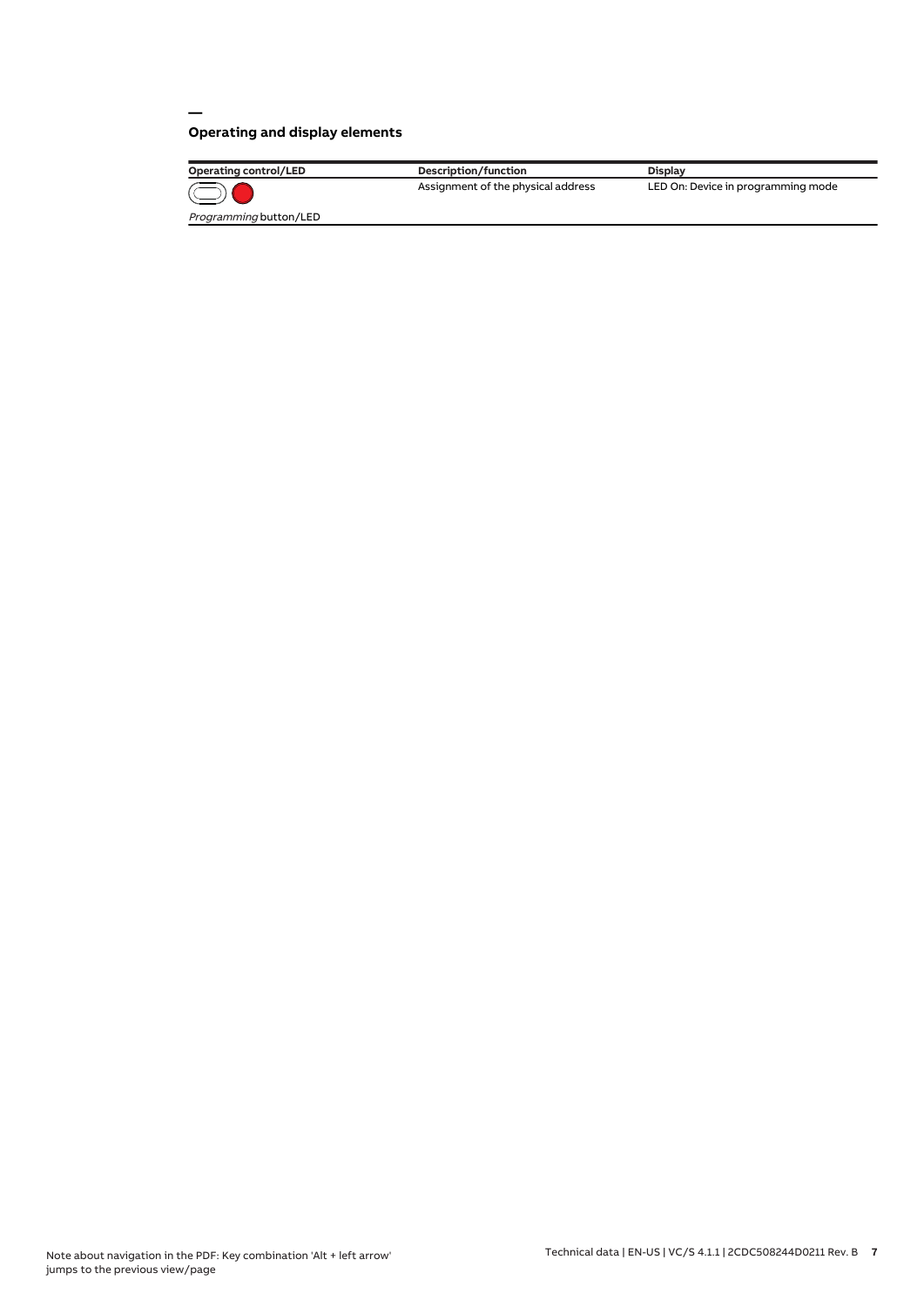#### **— General technical data**

| <b>Device</b>                        | <b>Dimensions</b>                                                       | $90 \times 140 \times 63.5$ mm (H x W x D)                                      |  |  |  |  |
|--------------------------------------|-------------------------------------------------------------------------|---------------------------------------------------------------------------------|--|--|--|--|
|                                      | Mounting width in space units                                           | 8 modules, 17.5 mm each                                                         |  |  |  |  |
|                                      | Weight                                                                  | 0.27 kg                                                                         |  |  |  |  |
|                                      | Mounting position                                                       | Any                                                                             |  |  |  |  |
|                                      | Mounting variant                                                        | 35 mm mounting rail                                                             |  |  |  |  |
|                                      | Design                                                                  | ProM                                                                            |  |  |  |  |
|                                      | Degree of protection                                                    | <b>IP 20</b>                                                                    |  |  |  |  |
|                                      | <b>Protection class</b>                                                 | Ш                                                                               |  |  |  |  |
|                                      | Overvoltage category                                                    | Ш                                                                               |  |  |  |  |
|                                      | Pollution degree                                                        | $\overline{c}$                                                                  |  |  |  |  |
| <b>Materials</b>                     | Housing                                                                 | Polycarbonate, Makrolon FR6002, halogen free                                    |  |  |  |  |
| <b>Material note</b>                 | Fire classification                                                     | Flammability V-0                                                                |  |  |  |  |
| <b>Electronics</b>                   | Rated voltage, bus                                                      | 30 V DC                                                                         |  |  |  |  |
|                                      | Voltage range, bus                                                      | 21  32 V DC                                                                     |  |  |  |  |
|                                      | Current consumption, bus                                                | $< 12 \text{ mA}$                                                               |  |  |  |  |
|                                      | Power loss, device                                                      | $\leq 3 W$                                                                      |  |  |  |  |
|                                      | Power loss, bus                                                         | $\leq$ 0.25 W                                                                   |  |  |  |  |
|                                      | KNX safety extra low voltage                                            | <b>SELV</b>                                                                     |  |  |  |  |
| <b>Connections</b>                   | Connection type, KNX bus                                                | Plug-in terminal                                                                |  |  |  |  |
|                                      | Cable diameter, KNX bus                                                 | 0.6  0.8 mm, solid                                                              |  |  |  |  |
|                                      | Connection type, inputs/outputs                                         | Screw terminal with universal head (PZ 1)                                       |  |  |  |  |
|                                      | Pitch                                                                   | 6.35 mm                                                                         |  |  |  |  |
|                                      | Tightening torque, screw terminals                                      | $0.50.6$ Nm                                                                     |  |  |  |  |
|                                      | Conductor cross-section, flexible                                       | $1 \times (0.2 \ldots 4 \text{ mm}^2) / 2 \times (0.2 \ldots 2.5 \text{ mm}^2)$ |  |  |  |  |
|                                      | Conductor cross section, rigid                                          | $1 \times (0.2 \ldots 6 \text{ mm}^2) / 2 \times (0.2 \ldots 4 \text{ mm}^2)$   |  |  |  |  |
|                                      | Conductor cross section with wire end ferrule without<br>plastic sleeve | $1 \times (0.252.5 \text{ mm}^2)$                                               |  |  |  |  |
|                                      | Conductor cross section with wire end ferrule with<br>plastic sleeve    | $1 \times (0.254 \text{ mm}^2)$                                                 |  |  |  |  |
|                                      | Conductor cross section with TWIN wire end ferrule                      | $1 \times (0.52.5)$ mm <sup>2</sup> )                                           |  |  |  |  |
|                                      | Length, wire end ferrule contact pin                                    | $\geq 10$ mm                                                                    |  |  |  |  |
| <b>Certificates and declarations</b> | Declaration of conformity CE                                            | → 2CDK508250D2701                                                               |  |  |  |  |
| <b>Ambient conditions</b>            | Operation                                                               | $-5+45$ °C                                                                      |  |  |  |  |
|                                      | Transport                                                               | $-25+70 °C$                                                                     |  |  |  |  |
|                                      | Storage                                                                 | $-25+55$ °C                                                                     |  |  |  |  |
|                                      | Humidity                                                                | $\leq$ 95 %                                                                     |  |  |  |  |
|                                      | Condensation allowed                                                    | No                                                                              |  |  |  |  |
|                                      | Atmospheric pressure                                                    | $\geq$ 80 kPa (corresponds to air pressure at 2,000 m above sea<br>level)       |  |  |  |  |

#### **— Inputs**

### **Rated values** 12<br> **Rated values** 12<br> **Rated values** 12<br> **IPULS** for analog room control unit Inputs for analog room control unit 4 The Contact scanning<br>
Scanning current ≤ 1 mA Scanning voltage ≤ 12 V DC **Resistance** Selection Selection User-defined User-defined User-defined PT 1.000 2-conductor t 2-conductor technology PT100 2-conductor technology KT  $1k$ KTY 2k  $N$ I  $1$ k NTC 10k, 20k Cable length Between sensor and device input, one-way ≤ 100 m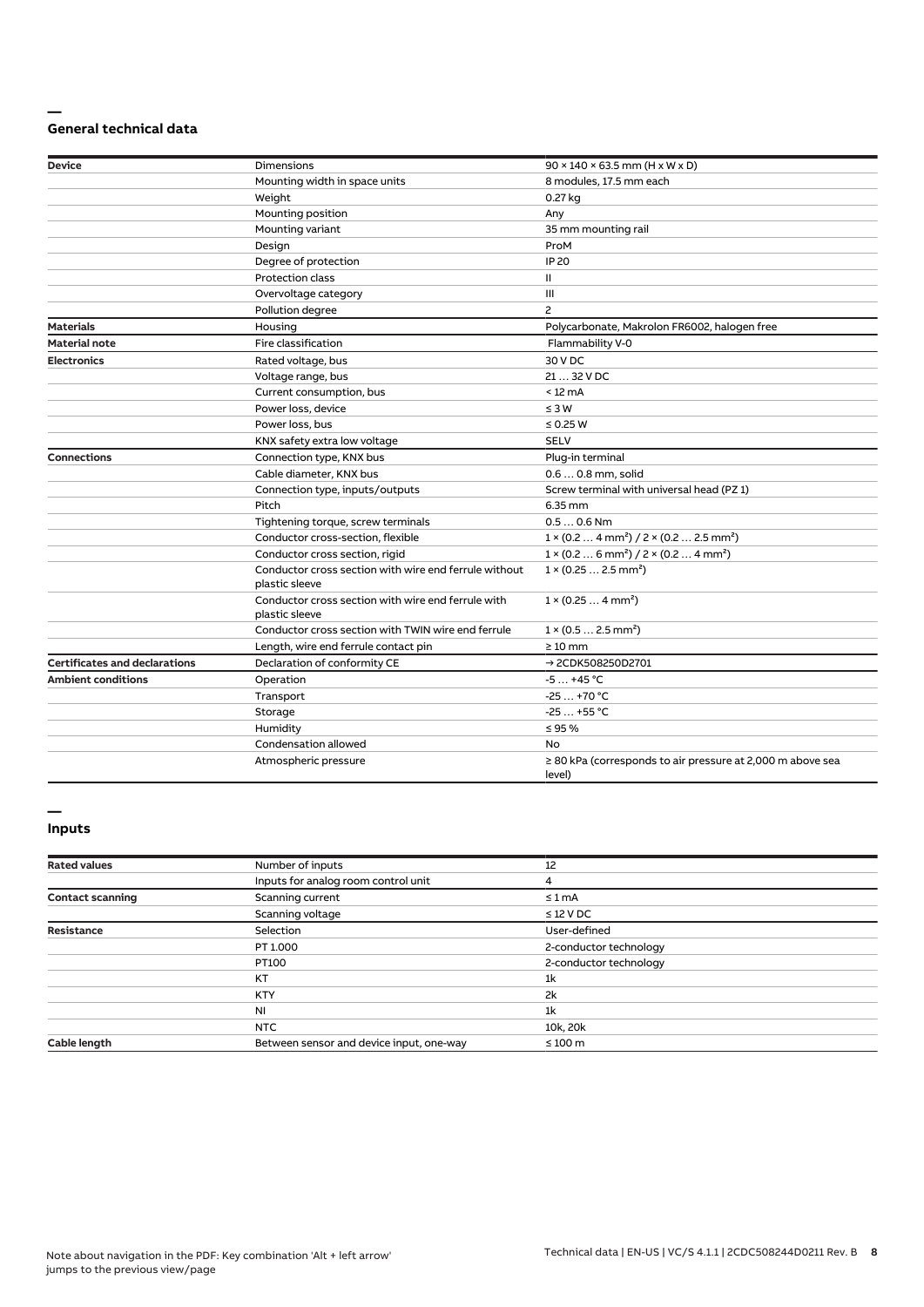#### **— Valve outputs – thermoelectric, PWM**

| <b>Rated values</b> | Number of outputs                                | 4                                    |
|---------------------|--------------------------------------------------|--------------------------------------|
|                     | Non-floating                                     | Yes                                  |
|                     | Rated voltage U <sub>n</sub>                     | 230 V AC                             |
|                     | Voltage range                                    | 24  230 V AC                         |
|                     | Rated frequency                                  | 50/60 Hz                             |
|                     | Rated current I <sub>n</sub>                     | 0.5A                                 |
|                     | Continuous current at T <sub>u</sub> Up to 20 °C | 0.25 A resistive load per output     |
|                     | Continuous current at T <sub>u</sub> Up to 45 °C | 0.15 A resistive load per output     |
|                     | Inrush current at T <sub>u</sub> Up to 45 °C     | $\leq$ 1.6 A (for 10 s)              |
|                     |                                                  | $T_{\text{u}}$ = Ambient temperature |
|                     | Minimum load (per output)                        | 1.2W                                 |

# **—**

## **Device type**

| Device type | Valve Drive Controller            | VC/S 4.1.1                                           |  |  |  |  |
|-------------|-----------------------------------|------------------------------------------------------|--|--|--|--|
|             | Application                       | Valve Drive Controller, 4f/                          |  |  |  |  |
|             |                                   | $\ldots$ = current version number of the application |  |  |  |  |
|             | Maximum number of group objects   | 298                                                  |  |  |  |  |
|             | Maximum number of group addresses | 300                                                  |  |  |  |  |
|             | Maximum number of assignments     | 300                                                  |  |  |  |  |

# **Note**

Observe software information on the website

→ www.abb.com/knx.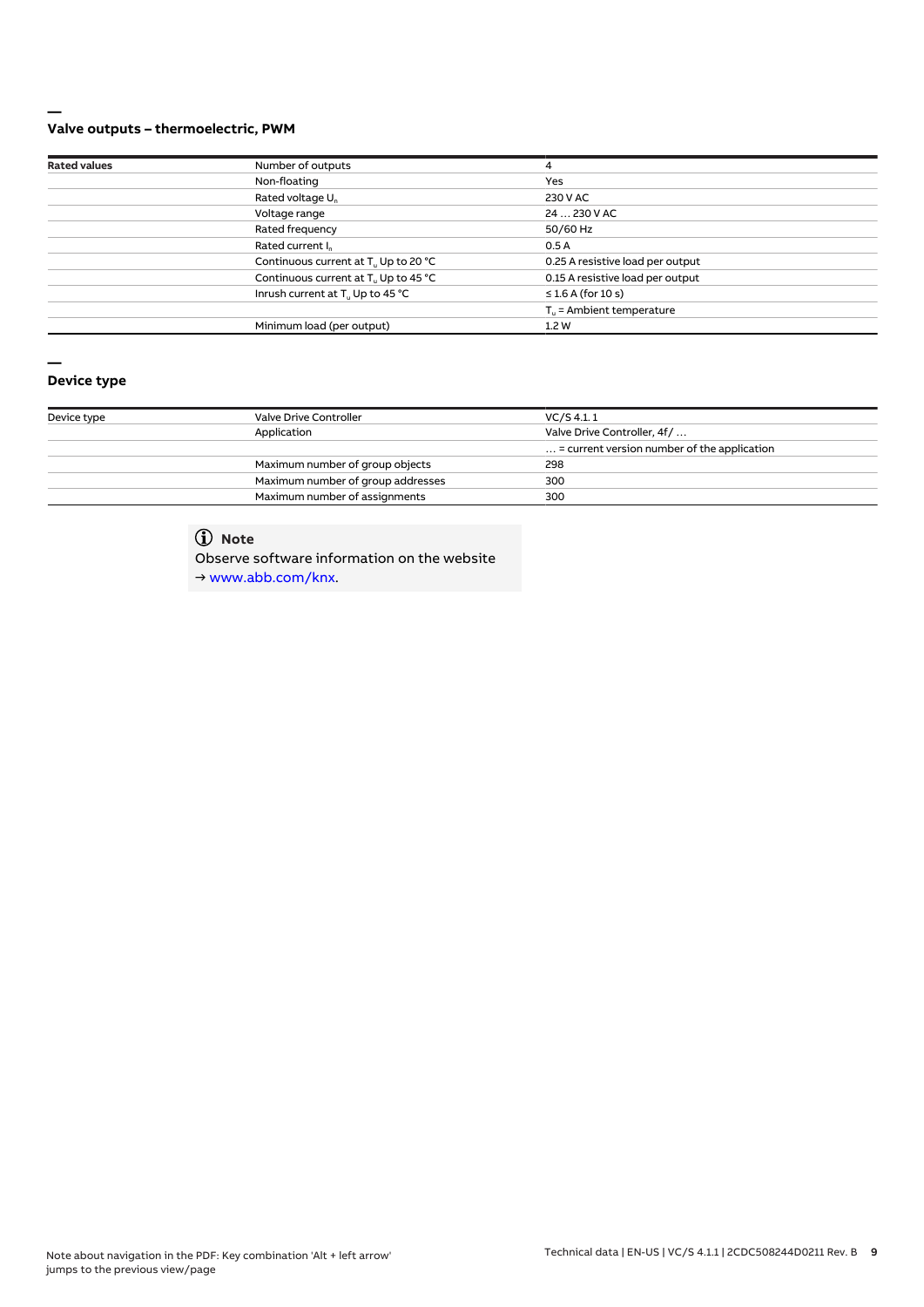#### **— Ordering details**

| Description                   | <b>MW</b> | Type       | Order no.       | Packaging<br>[pcs.] | Weight (incl.<br>packaging)<br>[kg] |
|-------------------------------|-----------|------------|-----------------|---------------------|-------------------------------------|
| <b>Valve Drive Controller</b> |           | VC/S 4.1.1 | 2CDG110216R0011 |                     | 0.28                                |